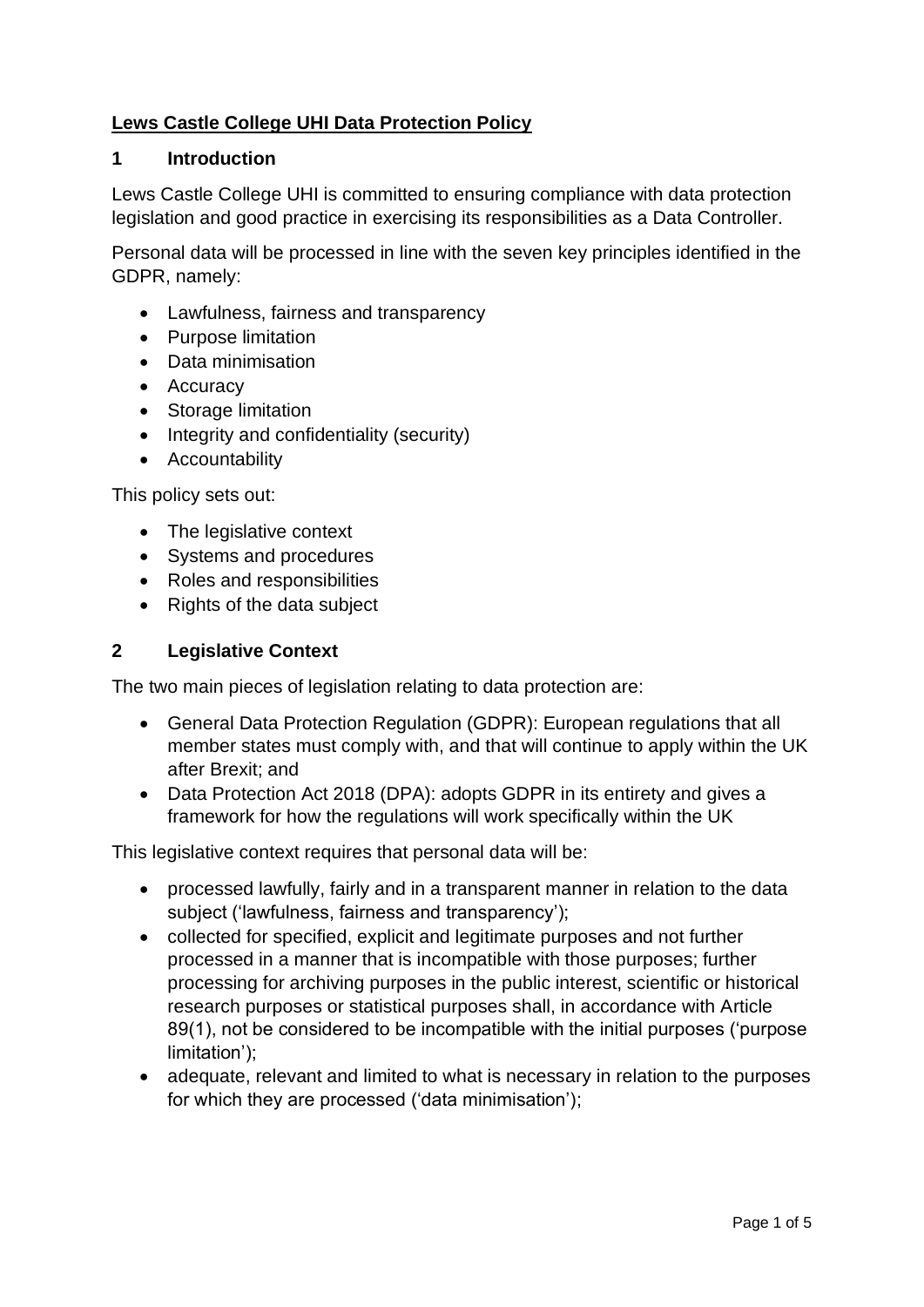- accurate and, where necessary, kept up to date; every reasonable step will be taken to ensure that personal data that is inaccurate, having regard to the purposes for which it is processed, is erased or rectified without delay ('accuracy');
- kept in a form which permits identification of data subjects for no longer than is necessary for the purposes for which the personal data is processed; personal data may be stored for longer periods insofar as the personal data will be processed solely for archiving purposes in accordance with Article 89(1) subject to implementation of the appropriate technical and organisational measures required by this Regulation in order to safeguard the rights and freedoms of the data subject ('storage limitation');
- processed in a manner that ensures security of the personal data, including protection against unauthorised or unlawful processing and against accidental loss, destruction or damage, using appropriate technical or organisational measures ('integrity and confidentiality').

The College will demonstrate its compliance with these principles.

### **3 Systems and Procedures**

In order to be transparent, it is essential that individuals are aware of what data is being processed about them, for what purpose, and how long it will be retained for.

This is outlined in **Privacy Notices**. Privacy Notices are made available to students as part of the application and enrolment process, and for staff as part of the job application process and at job offer stage. Other Privacy Notices are made available to individuals at the point where personal data is being gathered.

Privacy Notices are also available on the College website at <https://www.lews.uhi.ac.uk/about-us/privacy/privacy-notices/>

**Special Categories of Personal Data** include any information processed or that would reveal:

- Racial or ethnic origin
- Political opinions
- Religious or philosophical beliefs
- Trade-union membership
- Genetic
- Biometric
- Health
- Sex life or sexual orientation

Additional conditions apply if any special categories of personal data are being processed. Advice from the Data Protection Officer will be sought before any such processing commences. A Data Protection Impact Assessment may also be required.

**Data Sharing**: Data sharing arrangements including the basis for sharing will be detailed in the relevant Privacy Notice.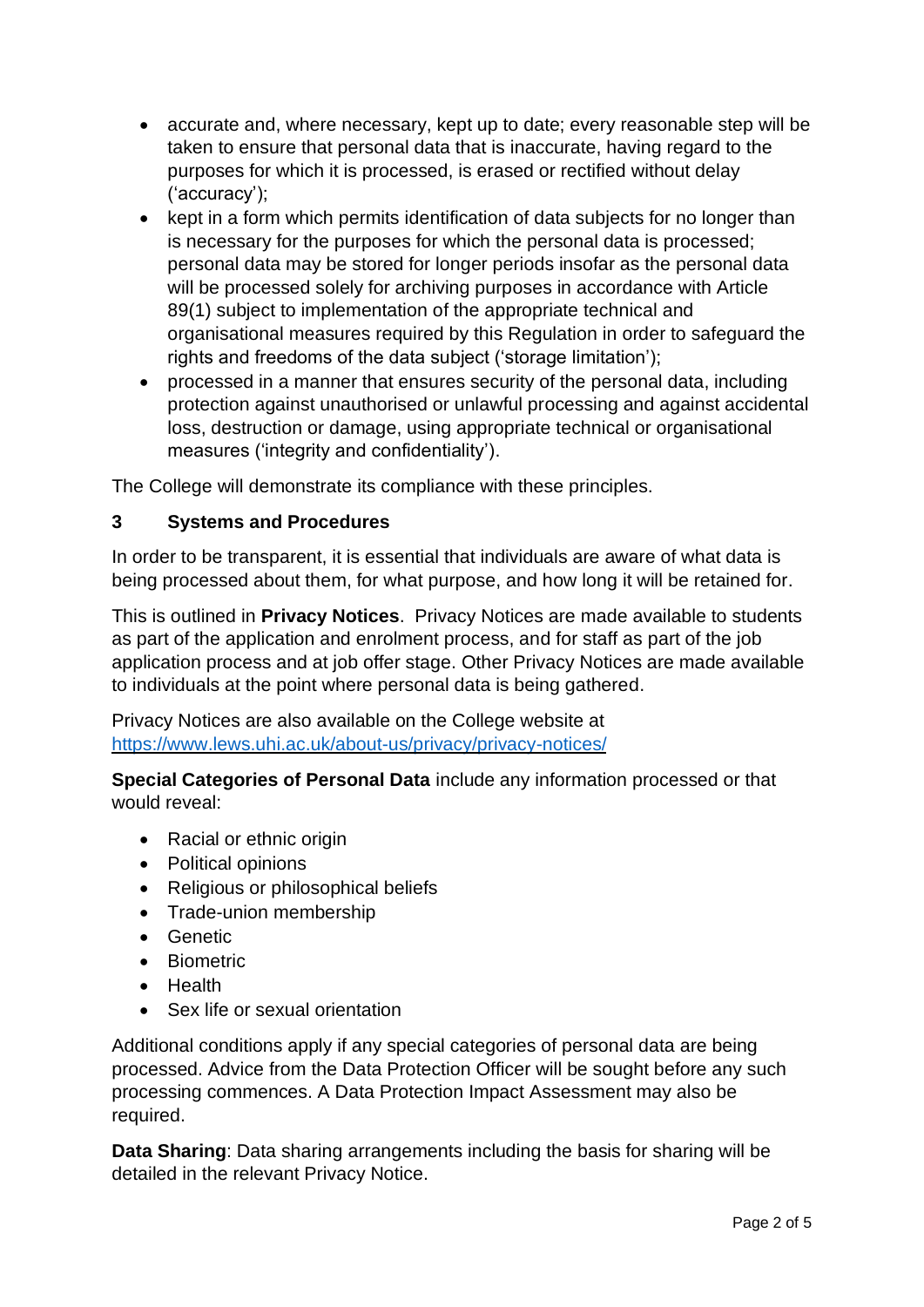Where the College shares in the processing of personal data with a third party organisation, it will require that third party organisation to enter into a Data Sharing Agreement.

**Data Processing**: A data processor is a third party that processes personal data on behalf of the College (for example payroll, pensions). Data processing including the basis for this arrangement will be detailed in the relevant Privacy Notice.

Data processors must have appropriate technical security measures in place, maintain records of processing activities and notify the College if a data breach is suffered. A formal agreement of responsibilities will be agreed with any processor.

**Privacy Impact Assessment (PIA)**: A PIA will be carried out before undertaking or processing activity which poses a high risk to an individual's privacy. The College will consult the Information Commissioner's Office in the event that a PIA identifies a high level of risk that cannot be reduced. The Data Protection Officer (DPO) will be responsible for this reporting.

**Retention**: The College will ensure that personal data is only retained for the necessary period of time. The College will ensure that all personal data is archived and destroyed in accordance within the period specified in the Retention Schedule. The Retention Schedule is published online here: [https://www.lews.uhi.ac.uk/t4](https://www.lews.uhi.ac.uk/t4-media/one-web/lews/about-us/publications/LCCRMPJuly2017.pdf) [media/one-web/lews/about-us/publications/LCCRMPJuly2017.pdf](https://www.lews.uhi.ac.uk/t4-media/one-web/lews/about-us/publications/LCCRMPJuly2017.pdf)

**Breach Response**: The College is required to notify the Information Commissioner of any breaches of data protection which may cause harm. All breaches should be drawn to the attention of the Data Protection Officer as soon as they are known.

The College must notify the Information Commissioner of certain breaches within 72 hours of becoming aware of these and advise individuals affected without undue delay.

**ICO Registration**: Lews Castle College UHI is registered as a Data Controller with the Information Commissioner, registration number Z7329015.

# **4 Roles and Responsibilities**

**The Data Controller** has overall responsibility for setting the Data Protection Policy and outlining expectations of staff with regard to data protection. The Data Controller is the Principal, Sue Macfarlane, email: [sue.macfarlane@uhi.ac.uk](mailto:sue.macfarlane@uhi.ac.uk)

**The Data Protection Officer (DPO)** is responsible for providing information and advice to staff on data protection compliance and for monitoring the College's compliance with legislation and its policies. The DPO is also the main point of contact between the College and the Information Commissioner's Office on all matters related to data protection.

The DPO is James Nock, email: [dataprotectionofficer@uhi.ac.uk](mailto:dataprotectionofficer@uhi.ac.uk)

The DPO service is provided through Universities and Colleges Shared Services, offering access to a team of professionals if the named DPO is absent.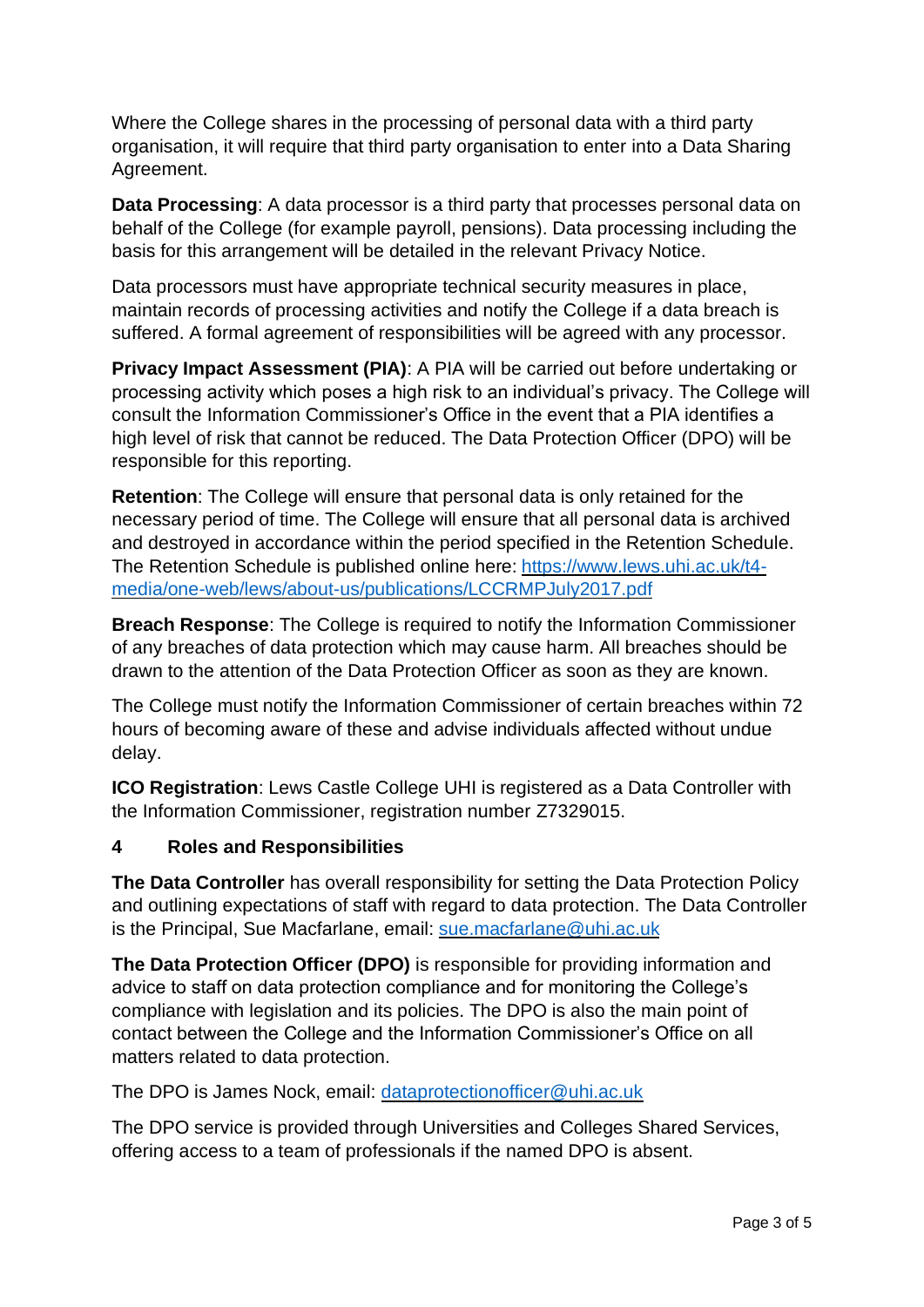**The Board of Management** is responsible for oversight of arrangements to ensure compliance with data protection legislation.

**The Principal** has responsibility for allocating resources to ensure the effective administration of procedures and processes associated with data protection, including:

- Preparing and communicating Privacy Notices;
- Responding to Subject Access Requests;
- Supporting processes for Privacy by Design and Privacy Impact Assessments;
- Maintaining and updating relevant policies and procedures

**Managers** are responsible for ensuring that all personal data being processed within their area of responsibility complies with legislation and College procedures, seeking advice as appropriate from the DPO. They should ensure that staff within their Department have completed the relevant training and have the required levels of knowledge of data protection and related issues in order to fulfil their roles.

**The Staff Development Officer** is responsible for reviewing staff awareness of GDPR requirements and will arrange suitable training opportunities and monitor compliance with mandatory training modules.

**All members of staff** are responsible for ensuring that they comply with College policies and procedures, participate in relevant training, process data in accordance with the requirements set, and seek advice from their line manager where appropriate. All staff are expected to comply with requests from the Data Protection Officer to locate personal data within given timescales where required, normally when an individual has exercised a right in relation to their personal data.

All staff who are involved in processing data have a duty of care to ensure that data is processed in accordance with data protection principles. Processing includes obtaining, recording, holding and storing information and carrying out any operations on the data, including adaptation, alteration, use, disclosure, transfer, erasure and destruction. Allegations of a breach with regard to this duty of care will be taken seriously and may lead to the staff disciplinary procedure being invoked.

# **5 Rights of the Data Subject**

GDPR gives individuals specific rights, including the:

- Right of access by the data subject (Subject Access Requests)
- Right to rectification
- Right to erasure ('Right to be Forgotten')
- Right to restriction of processing
- Right to data portability
- Right to object
- Right not to be subject to automated decision making or profiling